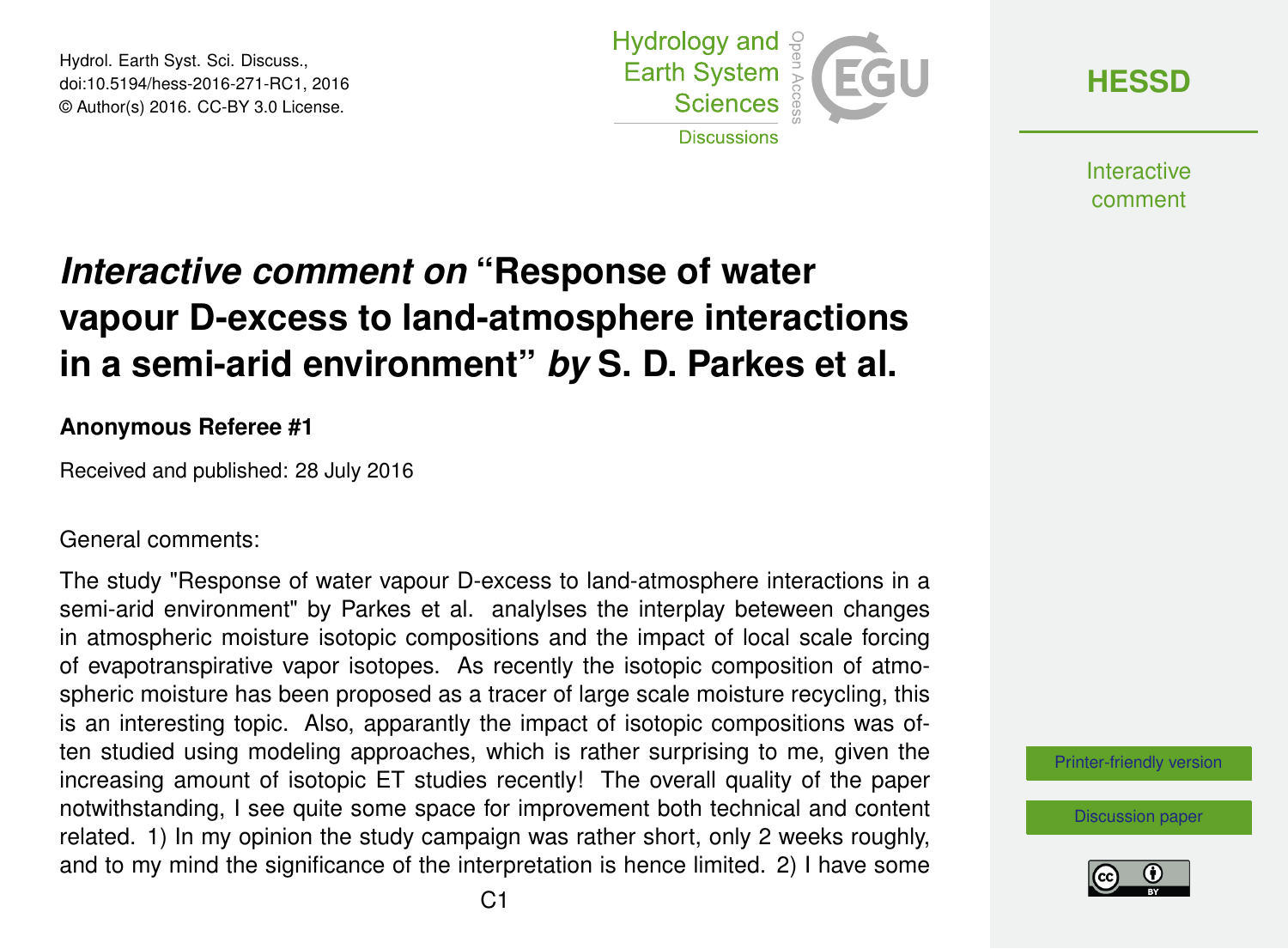methodolical concerns regarding laser spec calibration and chamber construction (see detailed comments). 3) To my mind both results and discussion section are rather long and very detailed. Moreover, quite often results are repeated within the interpretation section, making the manuscript rather hard to follow at that point (very unlike the intro and M&M part btw.). I suggest to focus on the main results and shorten both parts to make it easier to follow.

specific comments:

48ff: Be more specific! How?

60ff: I think this is a bit overstated, there are surely some examples here!

63ff: Shouldnt this be 2 sentences?

73ff: how about transport processes? i.e. kinetic fractionation?

81ff: Again, doubt there are so few. How about Berkelheimer, Simonin, Welp and others?

98: Suggest to change "given this" to therefore

140: have has? omit has?

168: I f you indeed did not calibrate or drift check the LGR i think your values have a high uncertainty. I.e. the average difference to the Picarro might be small but you standard deviation suggests there was a high point to point difference. At the least it would be nice here to see the time evolution of the difference between laser specs throughout the campaign!

207: Strong doubts concerning you placement of collars only 2 days prior to measurements! this will surely cut roots and there will be some affects in that direction

211: Did you coat the chamber in some ay? It is well known that Plexi exchanges water and acts like a sponge creating a smearing effect in background chamber and



**Interactive** comment

[Printer-friendly version](http://www.hydrol-earth-syst-sci-discuss.net/hess-2016-271/hess-2016-271-RC1-print.pdf)

[Discussion paper](http://www.hydrol-earth-syst-sci-discuss.net/hess-2016-271)